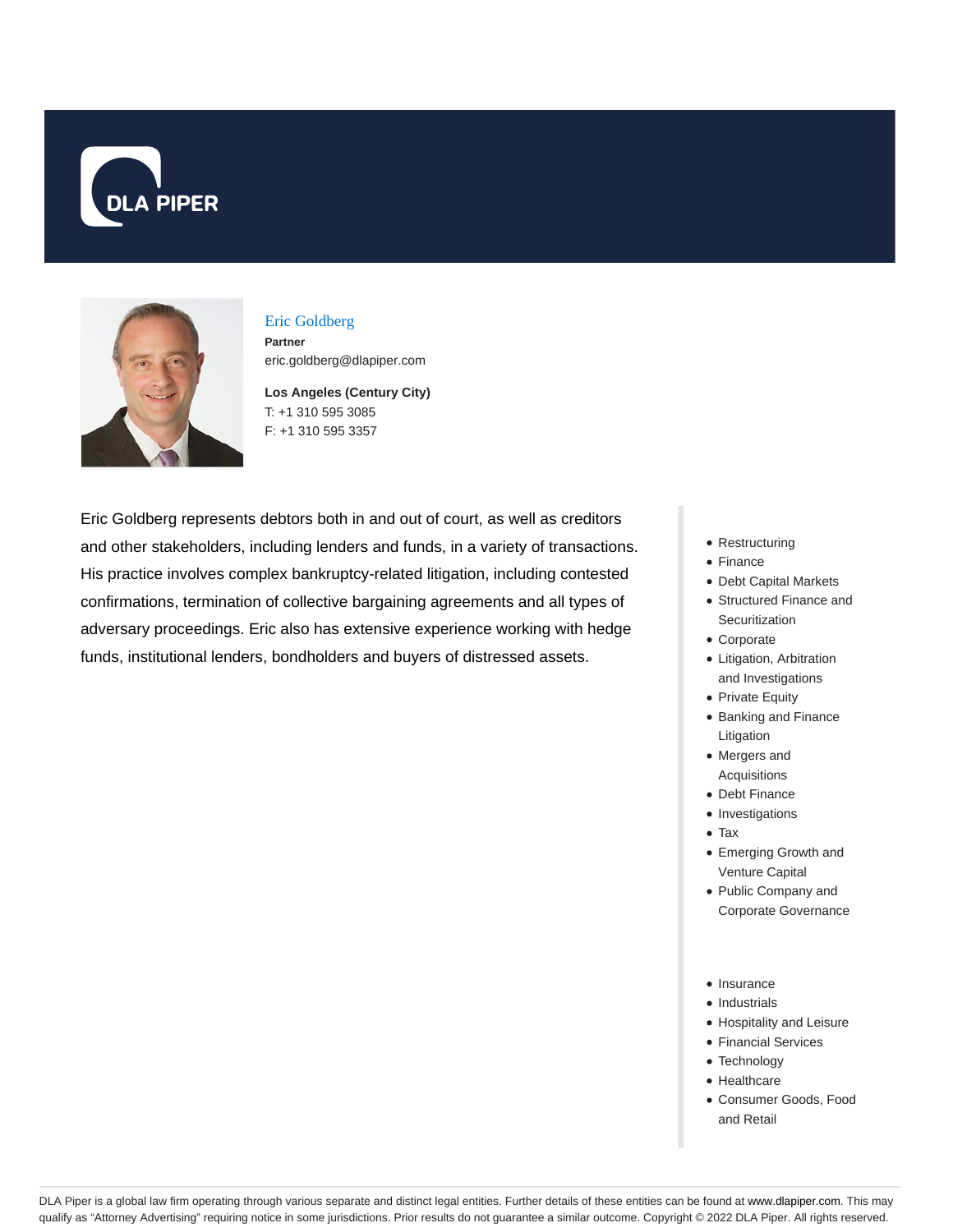#### EXPERIENCE **Real Estate**

Eric represents clients in all aspects of bankruptcy and restructuring, including:

- Debtors: Represent public and private companies in out-of-court restructurings and chapter 11 reorganizations throughout the US
- Creditors: Represent asset-based lenders, bondholders, committees, hedge funds and institutional lenders in loans, workouts and complex insolvency situations
- Litigation: Prosecute and defend all types of bankruptcy-related litigation, including plan confirmation, examiner & trustee motions, from discovery through trial. Prosecute and defend preference, fiduciary duty and fraudulent transfer claims in state and federal courts
- Transactional: Advise clients with regard to how to structure complex transactions with financially-distressed companies. Represent buyers & sellers of distressed assets in public and private auctions and Bankruptcy Code Section 363 sales
- Boards of Directors: Advise Boards of Directors and Special Committees, regarding fiduciary duties and insolvency situations
- Intellectual Property: Represent licensors and licensees of intellectual property in transactions and litigation involving distressed entities
- Other: Represent examiners and trustees in investigation of LBOs, mergers, acquisitions and divestitures. Advise insurer in connection with complex D&O claims. Advise investors in connection with the trade of distressed claims & securities

Representative cases:

- Abengoa
- Adelphia
- Circuit City
- Delphi
- Enron
- Extended Stay
- Fresh & Easy
- Hostess Brands
- Lehman Bros.
- Loral
- Madoff
- MF Global
- Mirant
- Patriot Coal
- Tower Automotive
- Trump Casinos

#### **CREDENTIALS**

#### **Admissions**

California

### **Recognitions**

- AV rated by Martindale-Hubbell
- Listed in Best Lawyers In America for both Bankruptcy/Reorganization and Bankruptcy Litigation
- Listed in California Super Lawyers and Rising Stars for Bankruptcy